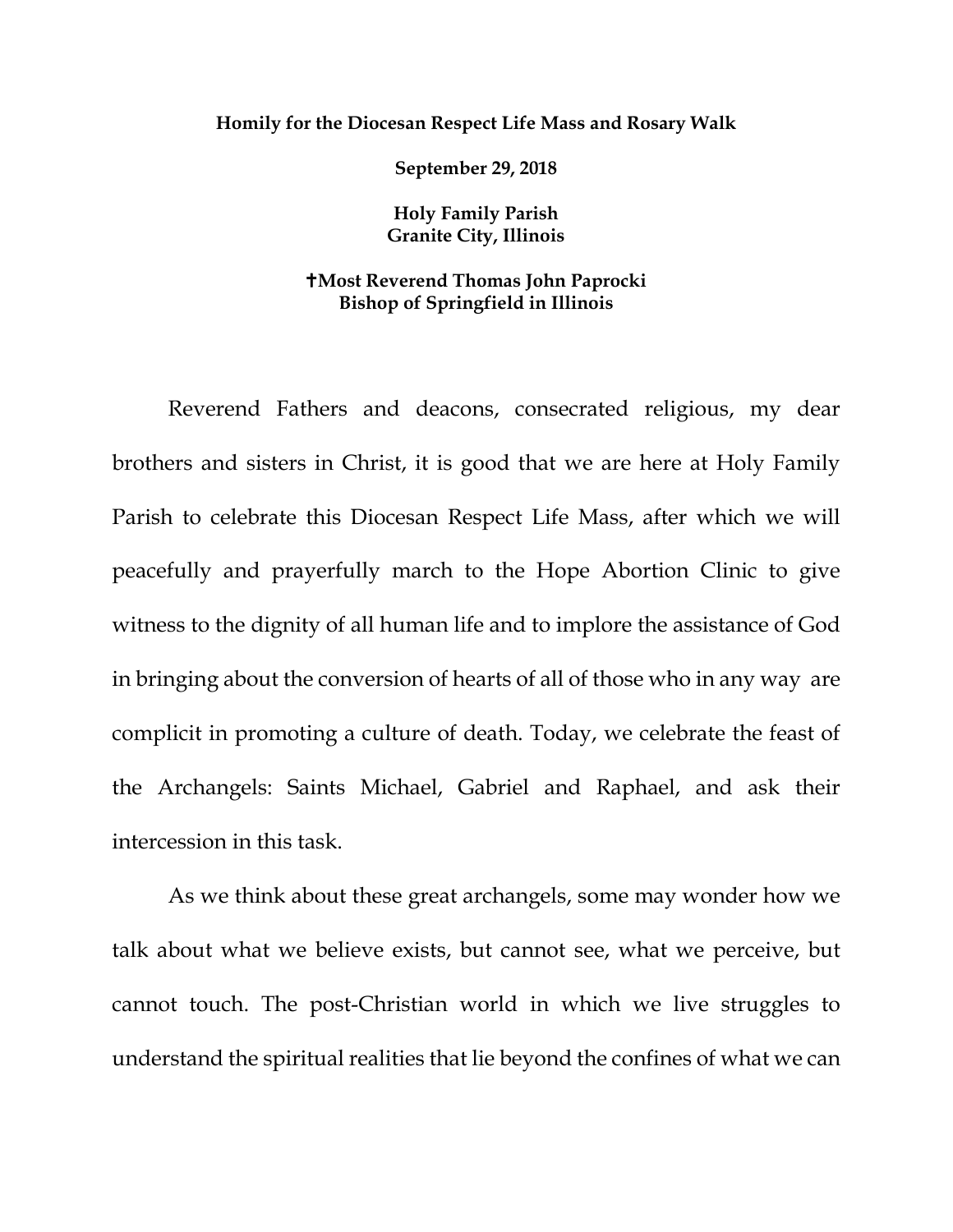observe with our senses, and yet through faith we know that they are there. In response to this ambiguity, our society has turned to creating caricatures depicting popular notions of angelic images and consumer goods featuring overly-sentimentalized ideas of what angels are.

A Gallup poll in 2016 indicated that 72% of respondents believe in angels.[1](#page-3-0) This wide-spread belief in angels is apparent in popular culture. Images of angels are on greeting cards, in magazines, made out of candy and even appear on television. However, there is an enormous gap between this depiction and their true reality. St. Thomas Aquinas taught that angels are "intelligences not destined to be united to a body, and thereby differ from the human soul. According to St. Thomas, they are not composed of 'form' and 'matter,' but are subsistent forms, each differing from the other and forming a species in himself. From their immateriality follows that they are by nature immortal and incorruptible; having neither extension nor dimensions they cannot be in a place, but can move and act on material beings by applying their power to the place in which they want to be."[2](#page-4-0)

Despite the fact that 72% of respondents to the Gallup poll indicated their belief in angels, it is puzzling that, according to the same poll, only 61% believe in the devil. I say it is puzzling since the devil is simply a fallen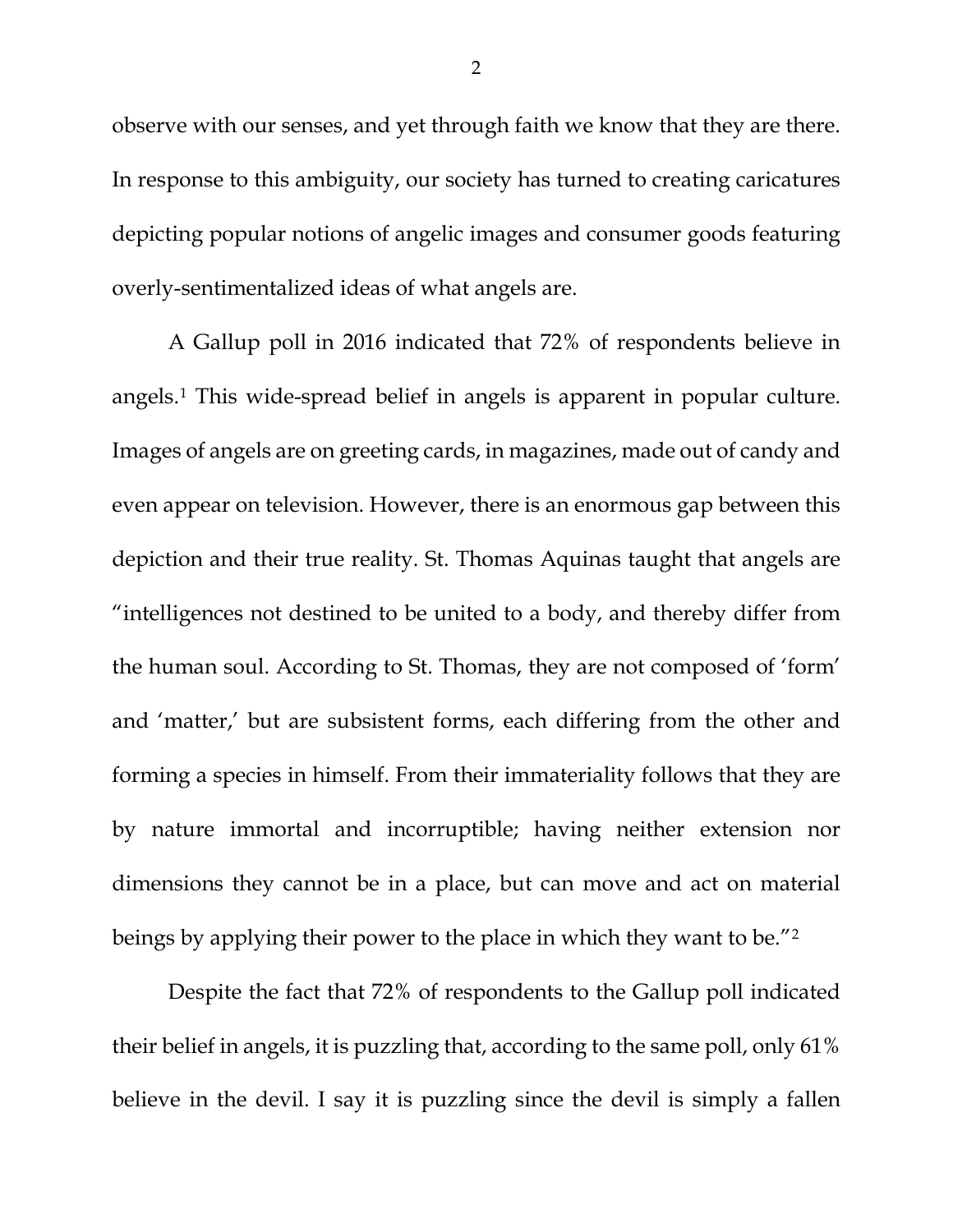angel.[3](#page-4-1) So if a person believes in angels, it is only logical that he or she should also believe in fallen angels, or devils.

My dear brothers and sisters in Christ, we cannot fail to remember that the earth is inhabited by many different spirits, some good and some evil. As we heard just a few moments ago in our reading from the Book of Revelation, a great battle took place in heaven, wherein evil is confronted by good.[4](#page-4-2) More specifically, Saint Michael, the leader of the forces of goodness and truth, led the other good angels in battle against the ancient serpent, also known as the Devil or Satan. In the end we hear that that Satan and his followers were cast out of heaven, for there was no place for them there.

Just as in this initial battle of good versus evil, so also has Saint Michael come to the aid of those who struggle against the spiritual forces of wickedness that have attempted to corrupt and destroy the people of God throughout the ages. The spiritual assistance of Saint Michael is especially needed in the battle against the scourge of abortion and the culture of death. According to the Illinois Department of Public Health, in the 18-year period from 1999 to 2016, while there have been zero executions, there have been 783,878 abortions performed in Illinois, for an average of 43,549 every year. Abortion is clearly the most pressing pro-life issue demanding our attention.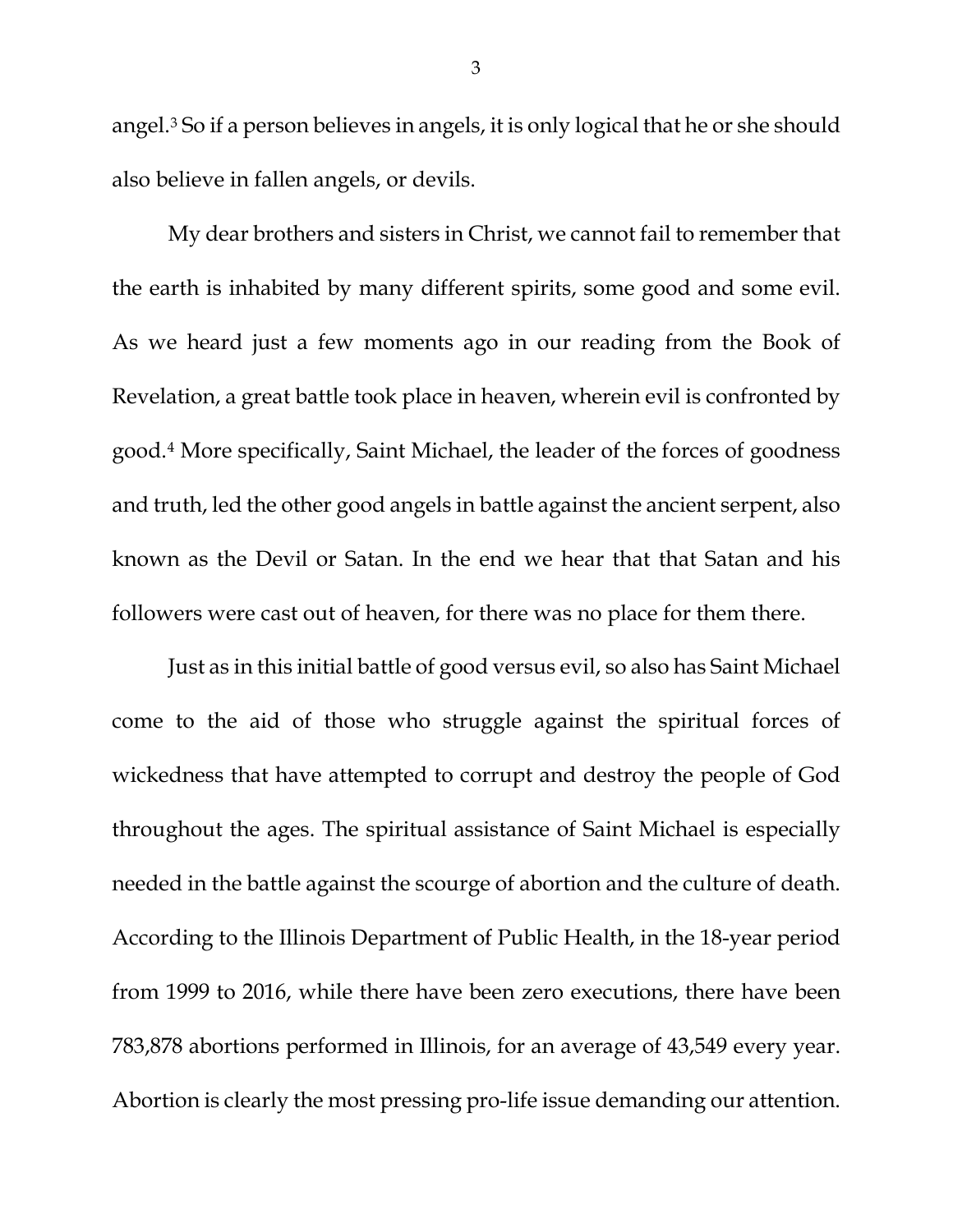Let us work and pray for the day when the number of annual abortions in this state will be zero.

My dear brothers and sisters in Christ, we have been praying the Prayer to Saint Michael after Masses in this diocese since shortly after my installation as your bishop in 2010. Recently, in light of the sinful scandals that have recently come to light, several dioceses across the country have announced that they will also be praying the Prayer to Saint Michael after Masses, including the Archdioceses of New York, Kansas City, and Portland in Oregon, as well as the Dioceses of Madison, Wisconsin, Birmingham, Alabama, and Bridgeport, Connecticut.[5](#page-4-3) Joining our prayers with our fellow Catholics elsewhere, let us forever turn toward Saint Michael and beg his intercession in conquering the evil of abortion and all the other evils that exist in our society today.

May God give us this grace. Amen.

<span id="page-3-0"></span>l